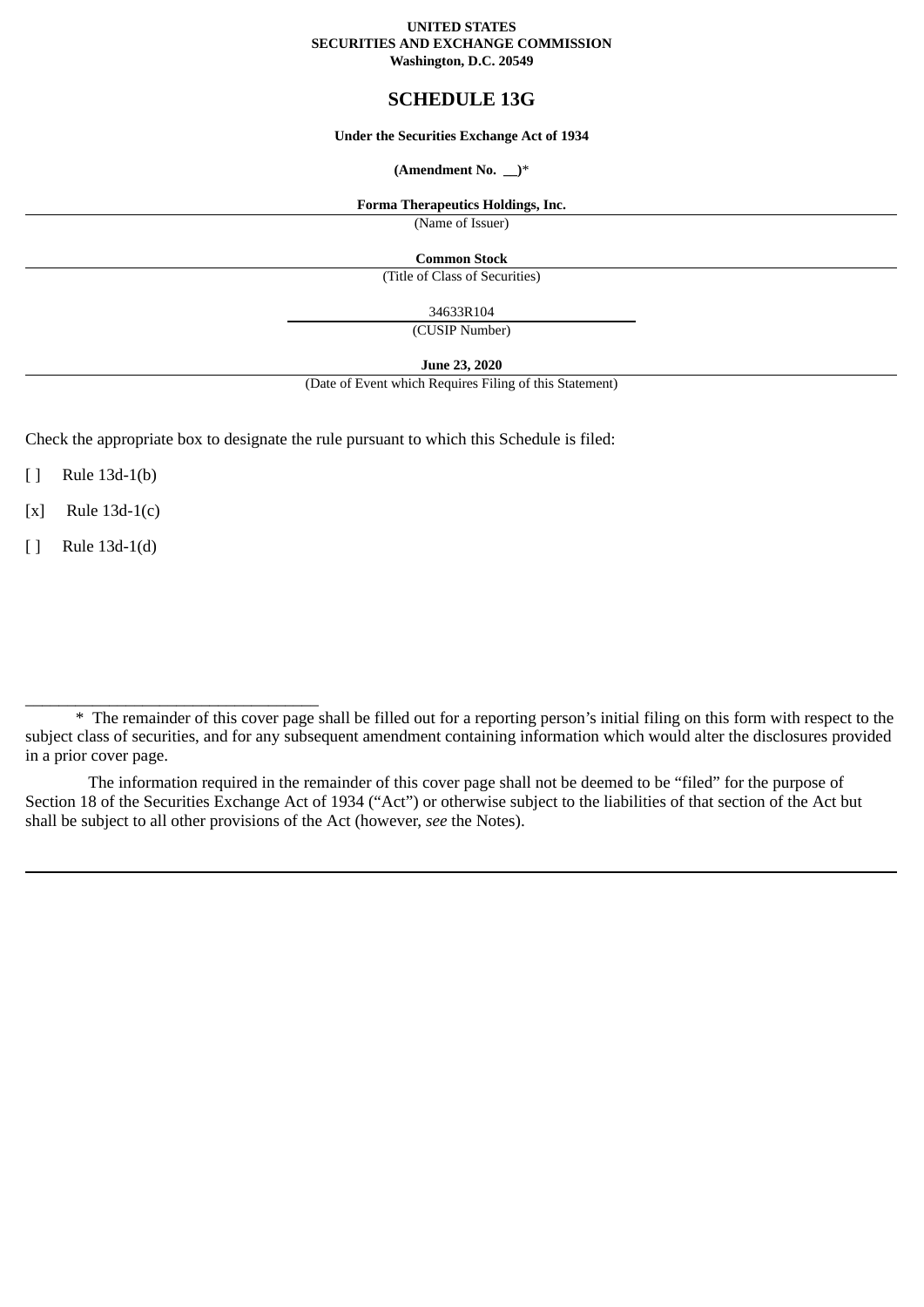| $\mathbf{1}$    |                                   | Names of Reporting Persons.                                                         |
|-----------------|-----------------------------------|-------------------------------------------------------------------------------------|
|                 |                                   | I.R.S. Identification Nos. of above persons (entities only)                         |
|                 |                                   | Cormorant Global Healthcare Master Fund, LP                                         |
| $\overline{2}$  |                                   | Check the Appropriate Box if a Member of a Group (See Instructions)                 |
|                 | (a)<br>$[ \ ]$                    |                                                                                     |
|                 | (b)<br>$\left[ \mathbf{x}\right]$ |                                                                                     |
| 3               | <b>SEC Use Only</b>               |                                                                                     |
| $\overline{4}$  |                                   | Citizenship or Place of Organization.                                               |
|                 | Cayman Islands                    |                                                                                     |
|                 |                                   | 5 Sole Voting Power                                                                 |
|                 |                                   |                                                                                     |
|                 |                                   | 0 shares                                                                            |
|                 |                                   | <b>6 Shared Voting Power</b>                                                        |
|                 | Number                            |                                                                                     |
|                 | of Shares                         | 1,803,253 shares                                                                    |
|                 | Beneficially<br>Owned by          | Refer to Item 4 below.                                                              |
|                 | Each                              | 7 Sole Dispositive Power                                                            |
|                 | Reporting                         |                                                                                     |
|                 | Person With                       | 0 shares                                                                            |
|                 |                                   | 8 Shared Dispositive Power                                                          |
|                 |                                   | 1,803,253 shares                                                                    |
|                 |                                   | Refer to Item 4 below.                                                              |
|                 |                                   |                                                                                     |
| 9               |                                   | Aggregate Amount Beneficially Owned by Each Reporting Person                        |
|                 | 1,803,253 shares                  |                                                                                     |
|                 | Refer to Item 4 below.            |                                                                                     |
| 10              |                                   | Check if the Aggregate Amount in Row (9) Excludes Certain Shares (See Instructions) |
|                 | [ ] N/A                           |                                                                                     |
| $\overline{11}$ |                                   | Percent of Class Represented by Amount in Row (9)*                                  |
|                 | 4.67%                             |                                                                                     |
|                 | Refer to Item 4 below.            |                                                                                     |
| 12              |                                   | <b>Type of Reporting Person (See Instructions)</b>                                  |
|                 | PN (Partnership)                  |                                                                                     |
|                 |                                   |                                                                                     |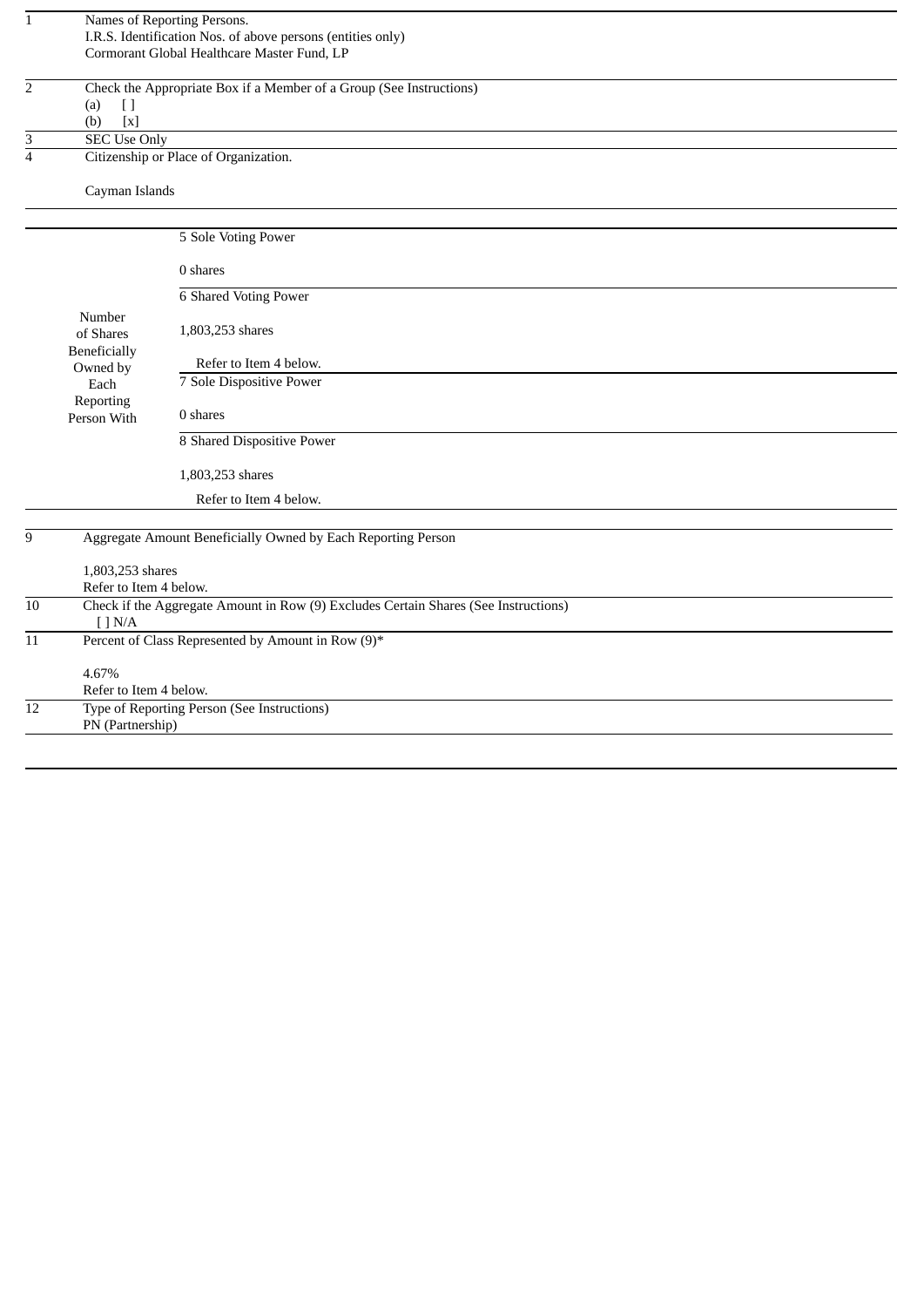| $\mathbf{1}$   |                                                    | Names of Reporting Persons.                                                         |
|----------------|----------------------------------------------------|-------------------------------------------------------------------------------------|
|                |                                                    | I.R.S. Identification Nos. of above persons (entities only)                         |
|                |                                                    |                                                                                     |
|                |                                                    | Cormorant Global Healthcare GP, LLC                                                 |
|                |                                                    |                                                                                     |
| $\overline{2}$ |                                                    | Check the Appropriate Box if a Member of a Group (See Instructions)                 |
|                | $[ \ ]$<br>(a)<br>$\left[ \text{x} \right]$<br>(b) |                                                                                     |
| 3              | <b>SEC Use Only</b>                                |                                                                                     |
| $\overline{4}$ |                                                    | Citizenship or Place of Organization.                                               |
|                |                                                    |                                                                                     |
|                | Delaware                                           |                                                                                     |
|                |                                                    |                                                                                     |
|                |                                                    |                                                                                     |
|                |                                                    | 5 Sole Voting Power                                                                 |
|                |                                                    | 0 shares                                                                            |
|                |                                                    |                                                                                     |
|                |                                                    | <b>6 Shared Voting Power</b>                                                        |
|                | Number                                             |                                                                                     |
|                | of Shares                                          | 1,803,253 shares                                                                    |
|                | Beneficially<br>Owned by                           | Refer to Item 4 below.                                                              |
|                | Each                                               | 7 Sole Dispositive Power                                                            |
|                | Reporting                                          |                                                                                     |
|                | Person With                                        | 0 shares                                                                            |
|                |                                                    | 8 Shared Dispositive Power                                                          |
|                |                                                    |                                                                                     |
|                |                                                    | 1,803,253 shares                                                                    |
|                |                                                    | Refer to Item 4 below.                                                              |
|                |                                                    |                                                                                     |
| $\overline{9}$ |                                                    | Aggregate Amount Beneficially Owned by Each Reporting Person                        |
|                |                                                    |                                                                                     |
|                | 1,803,253 shares                                   |                                                                                     |
|                | Refer to Item 4 below.                             |                                                                                     |
| 10             |                                                    | Check if the Aggregate Amount in Row (9) Excludes Certain Shares (See Instructions) |
|                | $[$ $]$ N/A                                        |                                                                                     |
| 11             |                                                    | Percent of Class Represented by Amount in Row (9)*                                  |
|                | 4.67%                                              |                                                                                     |
|                | Refer to Item 4 below.                             |                                                                                     |
| 12             |                                                    | Type of Reporting Person (See Instructions)                                         |
|                |                                                    |                                                                                     |
|                |                                                    | OO (Limited Liability Company)                                                      |
|                |                                                    |                                                                                     |
|                |                                                    |                                                                                     |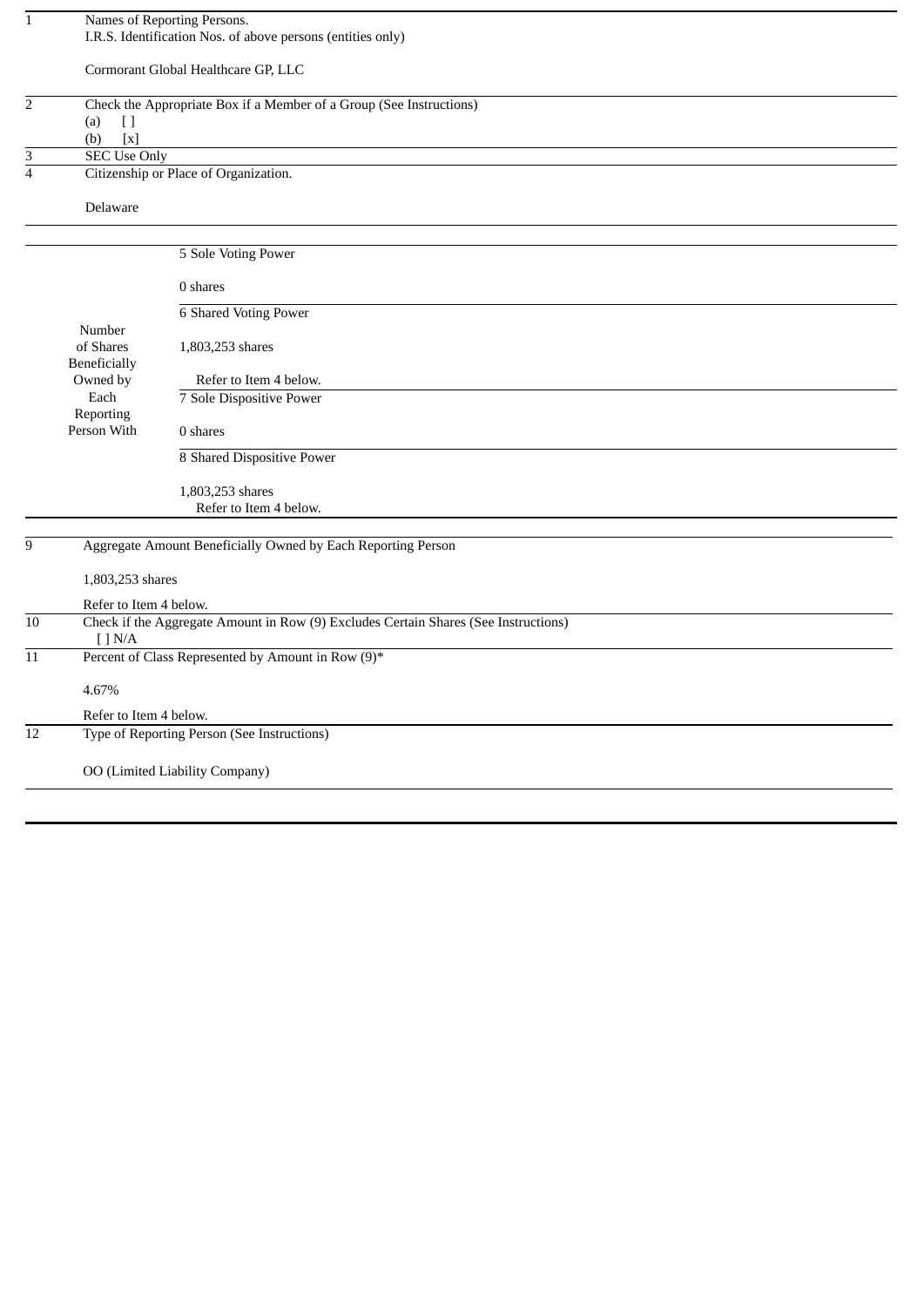| $\mathbf{1}$    |                        | Names of Reporting Persons.                                                         |
|-----------------|------------------------|-------------------------------------------------------------------------------------|
|                 |                        | I.R.S. Identification Nos. of above persons (entities only)                         |
|                 |                        | Cormorant Private Healthcare Fund II, LP                                            |
|                 |                        |                                                                                     |
| $\overline{2}$  |                        | Check the Appropriate Box if a Member of a Group (See Instructions)                 |
|                 | (a)<br>$[ \ ]$         |                                                                                     |
|                 | [x]<br>(b)             |                                                                                     |
| $\overline{3}$  | <b>SEC Use Only</b>    |                                                                                     |
| $\overline{4}$  |                        | Citizenship or Place of Organization.                                               |
|                 | Delaware               |                                                                                     |
|                 |                        |                                                                                     |
|                 |                        |                                                                                     |
|                 |                        | 5 Sole Voting Power                                                                 |
|                 |                        | 0 shares                                                                            |
|                 |                        | <b>6 Shared Voting Power</b>                                                        |
|                 | Number                 |                                                                                     |
|                 | of Shares              | 1,468,353 shares                                                                    |
|                 | Beneficially           |                                                                                     |
|                 | Owned by               | Refer to Item 4 below.                                                              |
|                 | Each                   | 7 Sole Dispositive Power                                                            |
|                 | Reporting              |                                                                                     |
|                 | Person With            | 0 shares                                                                            |
|                 |                        | 8 Shared Dispositive Power                                                          |
|                 |                        |                                                                                     |
|                 |                        | 1,468,353 shares                                                                    |
|                 |                        | Refer to Item 4 below.                                                              |
|                 |                        |                                                                                     |
| 9               |                        | Aggregate Amount Beneficially Owned by Each Reporting Person                        |
|                 |                        |                                                                                     |
|                 | 1,468,353 shares       |                                                                                     |
|                 | Refer to Item 4 below. |                                                                                     |
| 10              | [ ] N/A                | Check if the Aggregate Amount in Row (9) Excludes Certain Shares (See Instructions) |
| $\overline{11}$ |                        | Percent of Class Represented by Amount in Row (9)*                                  |
|                 | 3.81%                  |                                                                                     |
|                 | Refer to Item 4 below. |                                                                                     |
| 12              |                        | Type of Reporting Person (See Instructions)                                         |
|                 | PN (Partnership)       |                                                                                     |
|                 |                        |                                                                                     |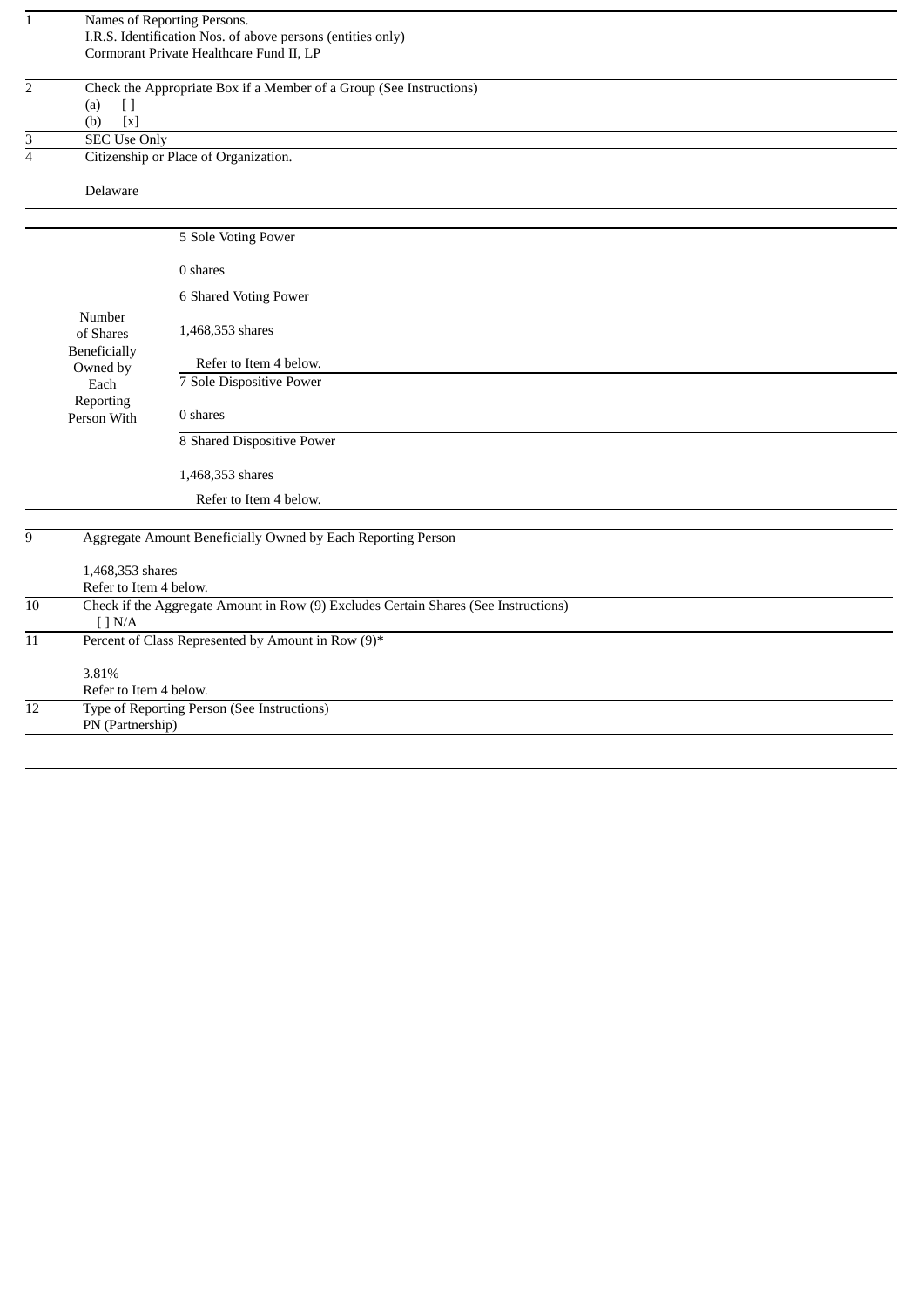| $\mathbf{1}$    |                                              | Names of Reporting Persons.<br>I.R.S. Identification Nos. of above persons (entities only) |
|-----------------|----------------------------------------------|--------------------------------------------------------------------------------------------|
|                 |                                              | Cormorant Private Healthcare GP II, LLC                                                    |
| $\overline{2}$  |                                              | Check the Appropriate Box if a Member of a Group (See Instructions)                        |
|                 | (a)<br>U<br>$\left[ \text{x} \right]$<br>(b) |                                                                                            |
| 3               | <b>SEC Use Only</b>                          |                                                                                            |
| $\overline{4}$  |                                              | Citizenship or Place of Organization.                                                      |
|                 | Delaware                                     |                                                                                            |
|                 |                                              |                                                                                            |
|                 |                                              | 5 Sole Voting Power                                                                        |
|                 |                                              | 0 shares                                                                                   |
|                 |                                              | <b>6 Shared Voting Power</b>                                                               |
|                 | Number                                       |                                                                                            |
|                 | of Shares<br>Beneficially                    | 1,468,353 shares                                                                           |
|                 | Owned by                                     | Refer to Item 4 below.                                                                     |
|                 | Each                                         | 7 Sole Dispositive Power                                                                   |
|                 | Reporting                                    |                                                                                            |
|                 | Person With                                  | 0 shares                                                                                   |
|                 |                                              | 8 Shared Dispositive Power                                                                 |
|                 |                                              | 1,468,353 shares                                                                           |
|                 |                                              | Refer to Item 4 below.                                                                     |
|                 |                                              |                                                                                            |
| 9               |                                              | Aggregate Amount Beneficially Owned by Each Reporting Person                               |
|                 | 1,468,353 shares                             |                                                                                            |
|                 | Refer to Item 4 below.                       |                                                                                            |
| $\overline{10}$ | $\lceil$ $N/A$                               | Check if the Aggregate Amount in Row (9) Excludes Certain Shares (See Instructions)        |
| 11              |                                              | Percent of Class Represented by Amount in Row (9)*                                         |
|                 | 3.81%                                        |                                                                                            |
|                 | Refer to Item 4 below.                       |                                                                                            |
| 12              |                                              | Type of Reporting Person (See Instructions)                                                |
|                 |                                              | OO (Limited Liability Company)                                                             |
|                 |                                              |                                                                                            |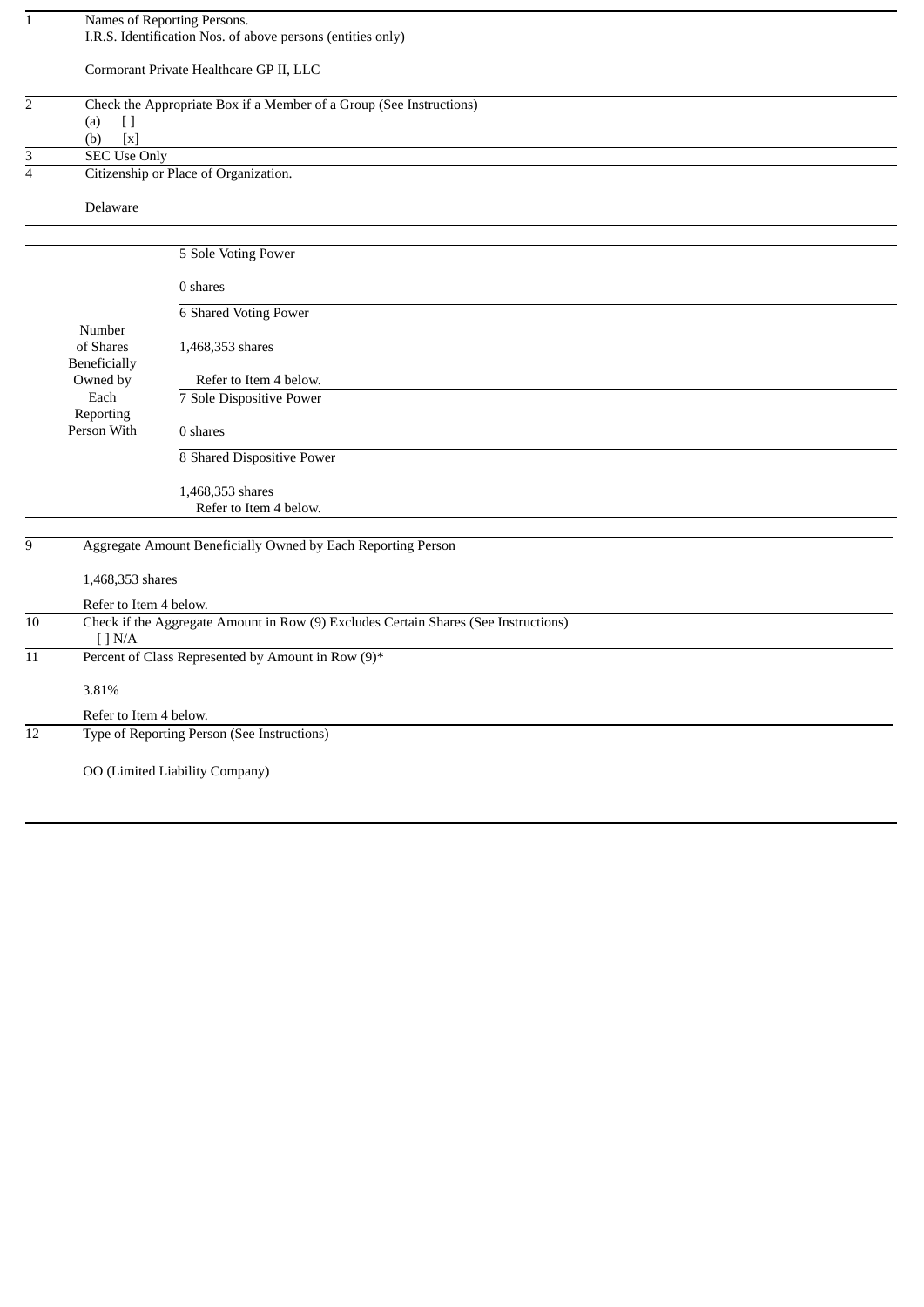| $\mathbf{1}$    |                        | Names of Reporting Persons.                                                         |  |
|-----------------|------------------------|-------------------------------------------------------------------------------------|--|
|                 |                        | I.R.S. Identification Nos. of above persons (entities only)                         |  |
|                 |                        |                                                                                     |  |
|                 |                        | Cormorant Asset Management, LP                                                      |  |
|                 |                        |                                                                                     |  |
| $\overline{2}$  |                        | Check the Appropriate Box if a Member of a Group (See Instructions)                 |  |
|                 | (a)<br>$[ \ ]$         |                                                                                     |  |
|                 | [x]<br>(b)             |                                                                                     |  |
| 3               | <b>SEC Use Only</b>    |                                                                                     |  |
| $\overline{4}$  |                        | Citizenship or Place of Organization.                                               |  |
|                 |                        |                                                                                     |  |
|                 | Delaware               |                                                                                     |  |
|                 |                        |                                                                                     |  |
|                 |                        |                                                                                     |  |
|                 |                        | 5 Sole Voting Power                                                                 |  |
|                 |                        |                                                                                     |  |
|                 |                        | 0 shares                                                                            |  |
|                 |                        | 6 Shared Voting Power                                                               |  |
|                 | Number                 |                                                                                     |  |
|                 | of Shares              | 3,379,370 shares                                                                    |  |
|                 | Beneficially           |                                                                                     |  |
|                 | Owned by               | Refer to Item 4 below.                                                              |  |
|                 | Each                   | 7 Sole Dispositive Power                                                            |  |
|                 | Reporting              |                                                                                     |  |
|                 | Person With            | 0 shares                                                                            |  |
|                 |                        | 8 Shared Dispositive Power                                                          |  |
|                 |                        |                                                                                     |  |
|                 |                        | 3,379,370 shares                                                                    |  |
|                 |                        | Refer to Item 4 below.                                                              |  |
|                 |                        |                                                                                     |  |
| 9               |                        | Aggregate Amount Beneficially Owned by Each Reporting Person                        |  |
|                 |                        |                                                                                     |  |
|                 | 3,379,370 shares       |                                                                                     |  |
|                 |                        |                                                                                     |  |
|                 | Refer to Item 4 below. |                                                                                     |  |
| $10\,$          |                        | Check if the Aggregate Amount in Row (9) Excludes Certain Shares (See Instructions) |  |
|                 | [ ] N/A                |                                                                                     |  |
| $\overline{11}$ |                        | Percent of Class Represented by Amount in Row (9)*                                  |  |
|                 |                        |                                                                                     |  |
|                 | 8.76%                  |                                                                                     |  |
|                 | Refer to Item 4 below. |                                                                                     |  |
| $\overline{12}$ |                        | Type of Reporting Person (See Instructions)                                         |  |
|                 |                        |                                                                                     |  |
|                 | PN (Partnership)       |                                                                                     |  |
|                 |                        |                                                                                     |  |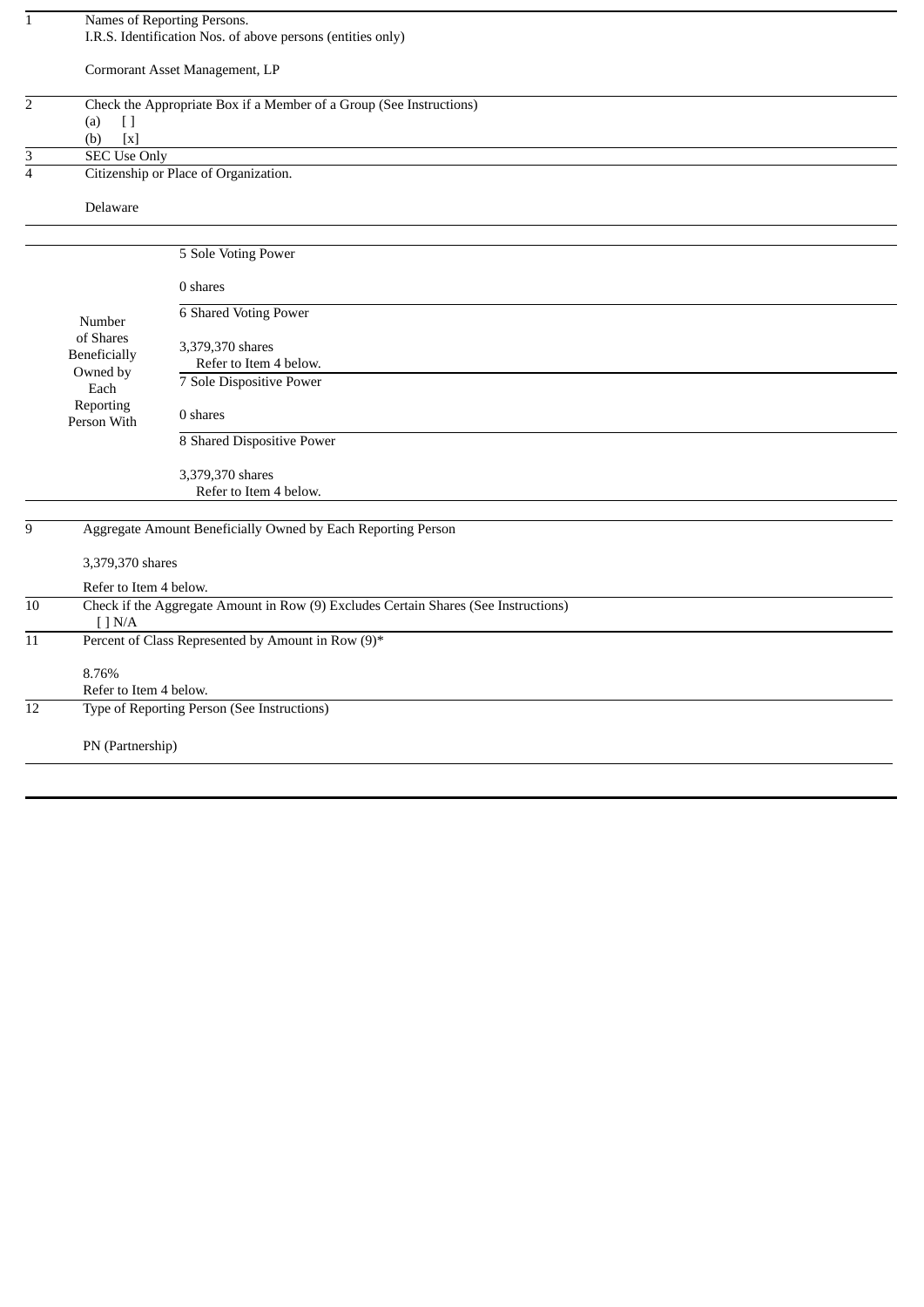| $\overline{1}$                                          | Names of Reporting Persons.<br>I.R.S. Identification Nos. of above persons (entities only) |                                                                                     |  |
|---------------------------------------------------------|--------------------------------------------------------------------------------------------|-------------------------------------------------------------------------------------|--|
|                                                         | <b>Bihua Chen</b>                                                                          |                                                                                     |  |
| $\overline{2}$                                          |                                                                                            | Check the Appropriate Box if a Member of a Group (See Instructions)                 |  |
|                                                         | (a)<br>$[ \ ]$                                                                             |                                                                                     |  |
|                                                         | $\left[ x\right]$<br>(b)                                                                   |                                                                                     |  |
| 3                                                       | <b>SEC Use Only</b>                                                                        |                                                                                     |  |
| $\overline{4}$<br>Citizenship or Place of Organization. |                                                                                            |                                                                                     |  |
|                                                         | <b>United States</b>                                                                       |                                                                                     |  |
|                                                         |                                                                                            | 5 Sole Voting Power                                                                 |  |
|                                                         |                                                                                            |                                                                                     |  |
|                                                         |                                                                                            | 0 shares                                                                            |  |
|                                                         | Number                                                                                     | <b>6 Shared Voting Power</b>                                                        |  |
|                                                         | of Shares                                                                                  |                                                                                     |  |
|                                                         | Beneficially                                                                               | 3,379,370 shares                                                                    |  |
|                                                         | Owned by                                                                                   | Refer to Item 4 below.                                                              |  |
|                                                         | Each                                                                                       | 7 Sole Dispositive Power                                                            |  |
|                                                         | Reporting                                                                                  |                                                                                     |  |
|                                                         | Person With                                                                                | 0 shares                                                                            |  |
|                                                         |                                                                                            | 8 Shared Dispositive Power                                                          |  |
|                                                         |                                                                                            | 3,379,370 shares                                                                    |  |
|                                                         |                                                                                            | Refer to Item 4 below.                                                              |  |
|                                                         |                                                                                            |                                                                                     |  |
| 9                                                       | Aggregate Amount Beneficially Owned by Each Reporting Person                               |                                                                                     |  |
| 3,379,370 shares                                        |                                                                                            |                                                                                     |  |
|                                                         | Refer to Item 4 below.                                                                     |                                                                                     |  |
| $10\,$                                                  | $[$ ] $\rm N/A$                                                                            | Check if the Aggregate Amount in Row (9) Excludes Certain Shares (See Instructions) |  |
| $\overline{11}$                                         |                                                                                            | Percent of Class Represented by Amount in Row (9)*                                  |  |
|                                                         | 8.76%                                                                                      |                                                                                     |  |
|                                                         | Refer to Item 4 below.                                                                     |                                                                                     |  |
| 12                                                      |                                                                                            | Type of Reporting Person (See Instructions)                                         |  |
|                                                         | IN (Individual)                                                                            |                                                                                     |  |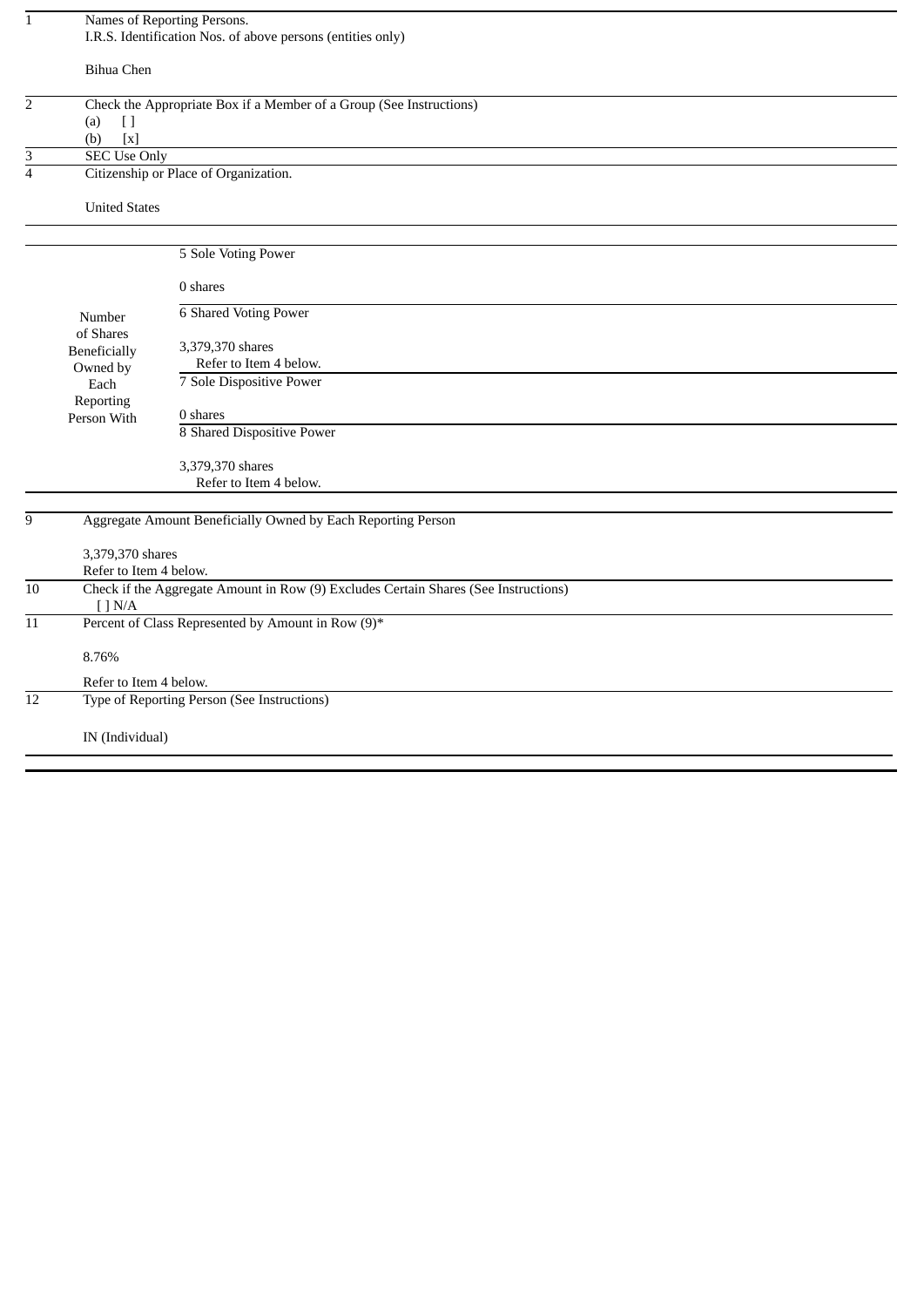# **Item 1.**

| (a)     | Name of Issuer<br>Forma Therapeutics Holdings, Inc. |
|---------|-----------------------------------------------------|
| (b)     | Address of Issuer's Principal Executive Offices     |
|         | 500 Arsenal Street, Suite 100, Watertown, MA 02472  |
| Item 2. |                                                     |

| (a) | Name of Person Filing                                       |
|-----|-------------------------------------------------------------|
|     | Cormorant Global Healthcare Master Fund, LP                 |
|     | Cormorant Global Healthcare GP, LLC                         |
|     | Cormorant Private Healthcare Fund II, LP                    |
|     | Cormorant Private Healthcare GP II, LLC                     |
|     | Cormorant Asset Management, LP                              |
|     | Bihua Chen                                                  |
| (b) | Address of Principal Business Office or, if none, Residence |
|     | 200 Clarendon Street, 52nd Floor                            |
|     | Boston, MA 02116                                            |

(c) Citizenship

Cormorant Global Healthcare Master Fund, LP - Cayman Islands Cormorant Global Healthcare GP, LLC - Delaware Cormorant Private Healthcare Fund II, LP - Delaware Cormorant Private Healthcare GP II, LLC - Delaware Cormorant Asset Management, LP - Delaware Bihua Chen - United States

- (d) Title of Class of Securities Common Stock
- (e) CUSIP Number 34633R104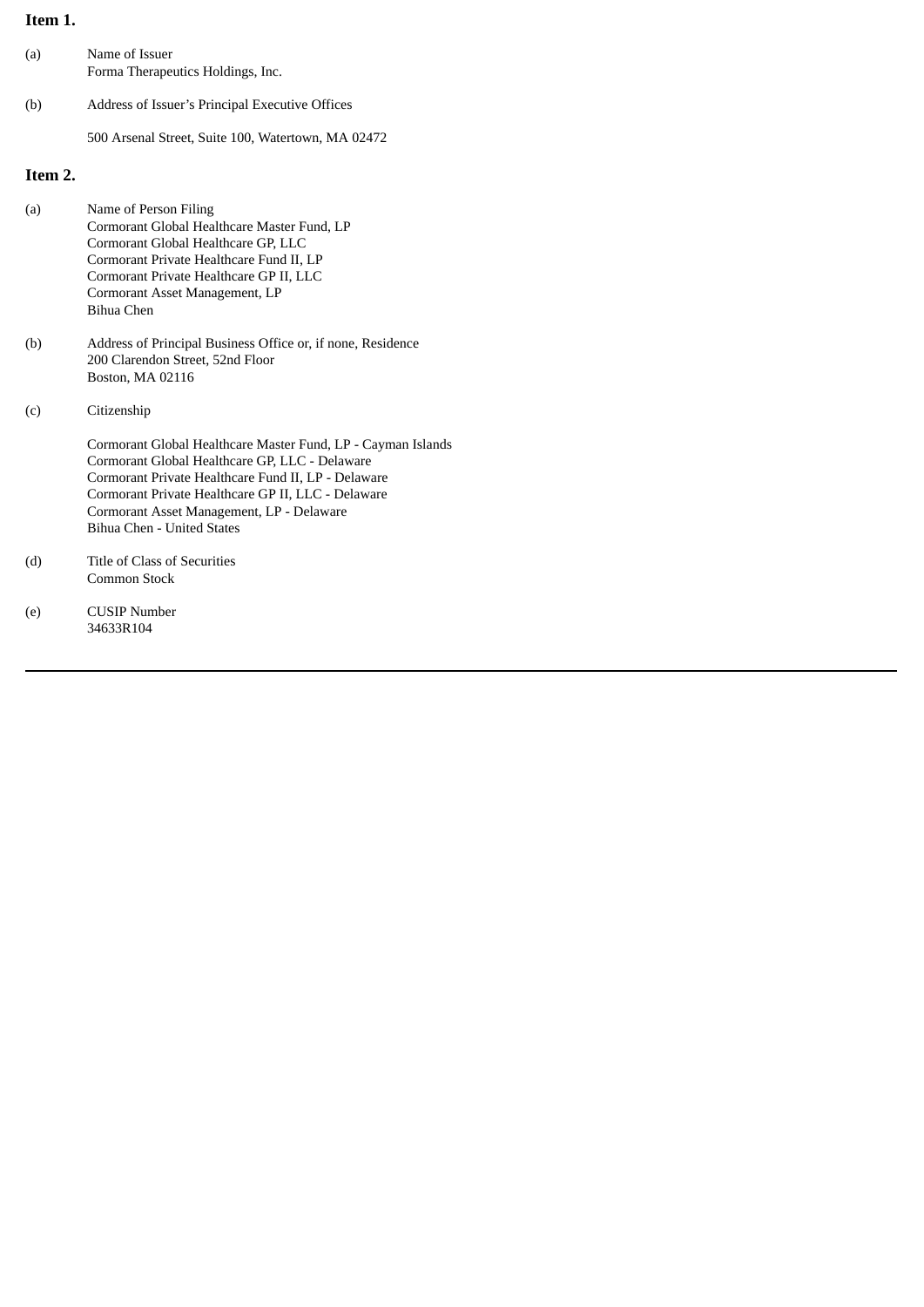| Item 3. | If this statement is filed pursuant to $\S$ §240.13d-1(b) or 240.13d-2(b) or (c), check whether the person filing is a: |                                                                                                                                                                |
|---------|-------------------------------------------------------------------------------------------------------------------------|----------------------------------------------------------------------------------------------------------------------------------------------------------------|
| (a)     |                                                                                                                         |                                                                                                                                                                |
|         | Ħ                                                                                                                       | Broker or dealer registered under section 15 of the Act (15 U.S.C. 780).                                                                                       |
| (b)     | Ħ                                                                                                                       | Bank as defined in section 3(a)(6) of the Act (15 U.S.C. 78c).                                                                                                 |
| (c)     | $[ \ ]$                                                                                                                 | Insurance Company as defined in Section $3(a)(19)$ of the Act                                                                                                  |
| (d)     | $\left[ \ \right]$                                                                                                      | Investment company registered under section 8 of the Investment Company Act of 1940 (15 U.S.C. 80a-8).                                                         |
| (e)     | $\Box$                                                                                                                  | An investment adviser in accordance with $\S240.13d-1(b)(1)(ii)(E)$ ;                                                                                          |
| (f)     | $\Box$                                                                                                                  | An employee benefit plan or endowment fund in accordance with $\S 240.13d-1(b)(1)(ii)(F)$ ;                                                                    |
| (g)     | $\Box$                                                                                                                  | A parent holding company or control person in accordance with § 240.13d-1(b)(1)(ii)(G);                                                                        |
| (h)     | $[ \ ]$                                                                                                                 | A savings associations as defined in Section 3(b) of the Federal Deposit Insurance Act (12 U.S.C. 1813);                                                       |
| (i)     | Ħ                                                                                                                       | A church plan that is excluded from the definition of an investment company under section 3(c)(14) of the Investment Company Act<br>of 1940 (15 U.S.C. 80a-3); |
| (i)     | П                                                                                                                       | A non-U.S. institution in accordance with $\S 240.13d-1(b)(1)(ii)(J);$                                                                                         |

(k)  $[$   $]$  Group, in accordance with §240.13d-1(b)(1)(ii)(K).

#### **Item 4. Ownership\*\*\***

Provide the following information regarding the aggregate number and percentage of the class of securities of the issuer identified in Item 1.

(a) Amount Beneficially Owned\*\*\*

Cormorant Global Healthcare Master Fund, LP – 1,803,253 shares Cormorant Global Healthcare GP, LLC – 1,803,253 shares Cormorant Private Healthcare Fund II, LP – 1,468,353 shares Cormorant Private Healthcare GP II, LLC – 1,468,353 shares Cormorant Asset Management, LP – 3,379,370 shares Bihua Chen – 3,379,370 shares

(b) Percent of Class

Cormorant Global Healthcare Master Fund, LP – 4.67% Cormorant Global Healthcare GP, LLC – 4.67% Cormorant Private Healthcare Fund II, LP – 3.81% Cormorant Private Healthcare GP II, LLC – 3.81% Cormorant Asset Management, LP – 8.76% Bihua Chen – 8.76%

- (c) Number of shares as to which such person has:
	- (i) sole power to vote or to direct the vote

Cormorant Global Healthcare Master Fund, LP - 0 shares Cormorant Global Healthcare GP, LLC - 0 shares Cormorant Private Healthcare Fund II, LP – 0 shares Cormorant Private Healthcare GP II, LLC – 0 shares Cormorant Asset Management, LP - 0 shares Bihua Chen - 0 shares

(ii) shared power to vote or to direct the vote

Cormorant Global Healthcare Master Fund, LP – 1,803,253 shares Cormorant Global Healthcare GP, LLC – 1,803,253 shares Cormorant Private Healthcare Fund II, LP – 1,468,353 shares Cormorant Private Healthcare GP II, LLC – 1,468,353 shares Cormorant Asset Management, LP – 3,379,370 shares Bihua Chen – 3,379,370 shares

(iii) sole power to dispose or to direct the disposition of

Cormorant Global Healthcare Master Fund, LP - 0 shares Cormorant Global Healthcare GP, LLC - 0 shares Cormorant Private Healthcare Fund II, LP – 0 shares Cormorant Private Healthcare GP II, LLC – 0 shares Cormorant Asset Management, LP - 0 shares Bihua Chen - 0 shares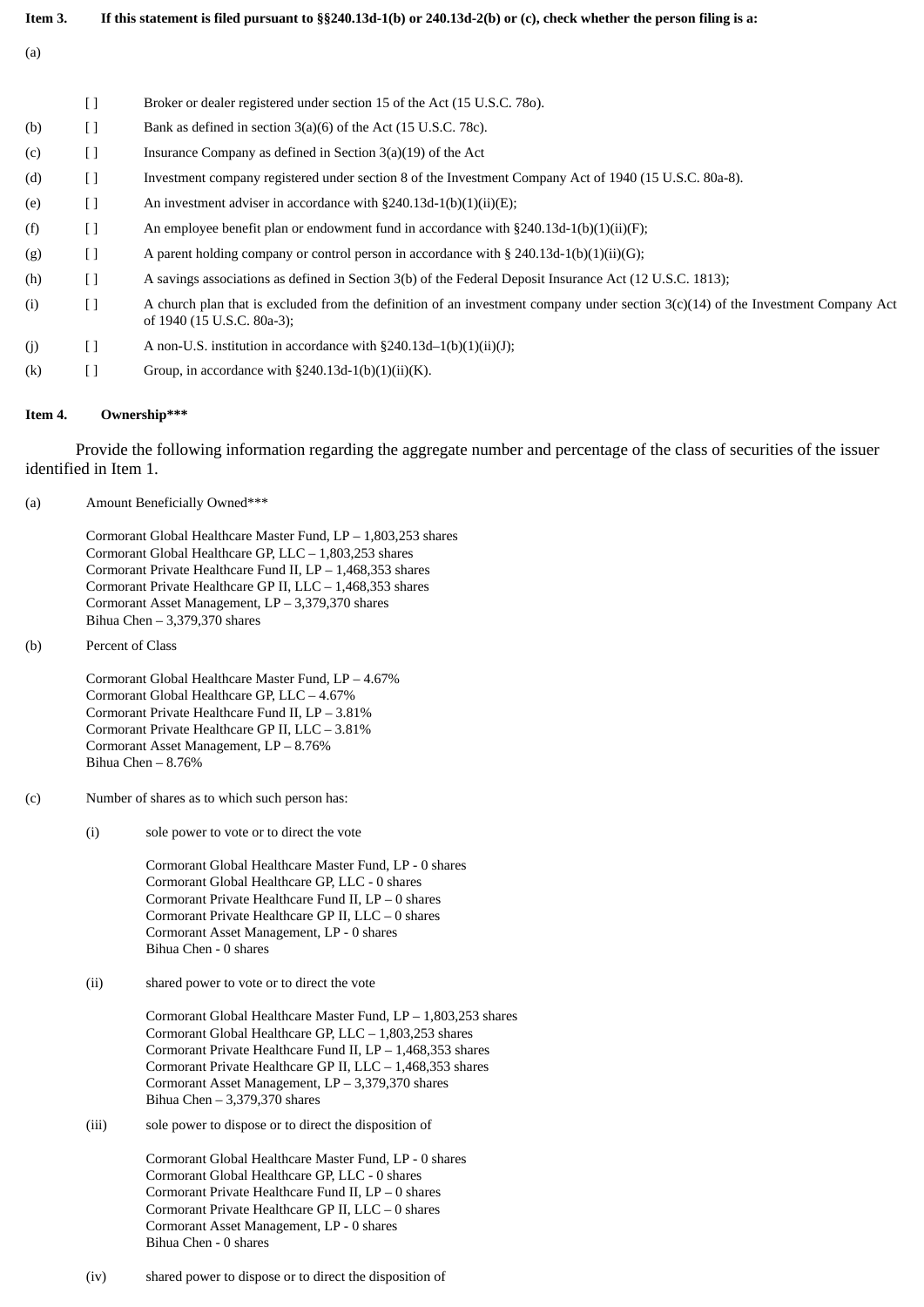Cormorant Global Healthcare Master Fund, LP – 1,803,253 shares Cormorant Global Healthcare GP, LLC – 1,803,253 shares Cormorant Private Healthcare Fund II, LP – 1,468,353 shares Cormorant Private Healthcare GP II, LLC – 1,468,353 shares Cormorant Asset Management, LP – 3,379,370 shares Bihua Chen – 3,379,370 shares

\*\*\* Shares reported herein for Cormorant Asset Management, LP represent shares which are beneficially by Cormorant Global Healthcare Master Fund, LP (the "Master Fund") and Cormorant Private Healthcare Fund II, LP ("Fund II"), as reported herein, and a managed account (the "Account"). Cormorant Global Healthcare GP, LLC, and Cormorant Private Healthcare GP II, LLC serve as the general partners of the Master Fund and Fund II, respectively. Cormorant Asset Management, LP serves as the investment manager to the Master Fund, Fund II and the Account. Bihua Chen serves as the managing member of Cormorant Global Healthcare GP, LLC, Cormorant Private Healthcare GP II, LLC and the general partner of Cormorant Asset Management, LP. Each of the Reporting Persons disclaims beneficial ownership of the shares reported herein except to the extent of its or his pecuniary interest therein.

The percentages reported herein with respect to the Reporting Persons' holdings are calculated based upon (i) a statement in the Issuer's Prospectus dated June 18, 2020, as filed with the Securities and Exchange Commission on June 22, 2020, that there would be 36,497,123 shares of Common Stock of the Issuer outstanding immediately after public offering to which the Prospectus related, without taking into account any additional shares of Common Stock that might be issued to the underwriters of the offering upon the exercise of their overallotment option, and (ii) the statement in the Issuer's press release dated June 23, 2020 that, at the closing of such offering, the Issuer sold an additional 2,082,352 shares of Common Stock in connection with the exercise in full by the underwriters of their option to purchase additional shares.

### **Item 5. Ownership of Five Percent or Less of a Class**

If this statement is being filed to report the fact that as of the date hereof the reporting person has ceased to be the beneficial owner of more than five percent of the class of securities, check the following  $\lceil \cdot \rceil$ .

#### **Item 6. Ownership of More than Five Percent on Behalf of Another Person**

Not applicable.

Item 7. Identification and Classification of the Subsidiary Which Acquired the Security Being Reported on By the Parent Holding Company

Not applicable.

**Item 8. Identification and Classification of Members of the Group**

Not applicable.

**Item 9. Notice of Dissolution of Group**

Not applicable.

#### **Item 10. Certification**

By signing below I certify that, to the best of my knowledge and belief, the securities referred to above were not acquired and are not held for the purpose of or with the effect of changing or influencing the control of the issuer of the securities and were not acquired and are not held in connection with or as a participant in any transaction having that purpose or effect.

# **Exhibits Exhibit**

**99.1** Joint Filing Agreement by and among the Reporting Persons.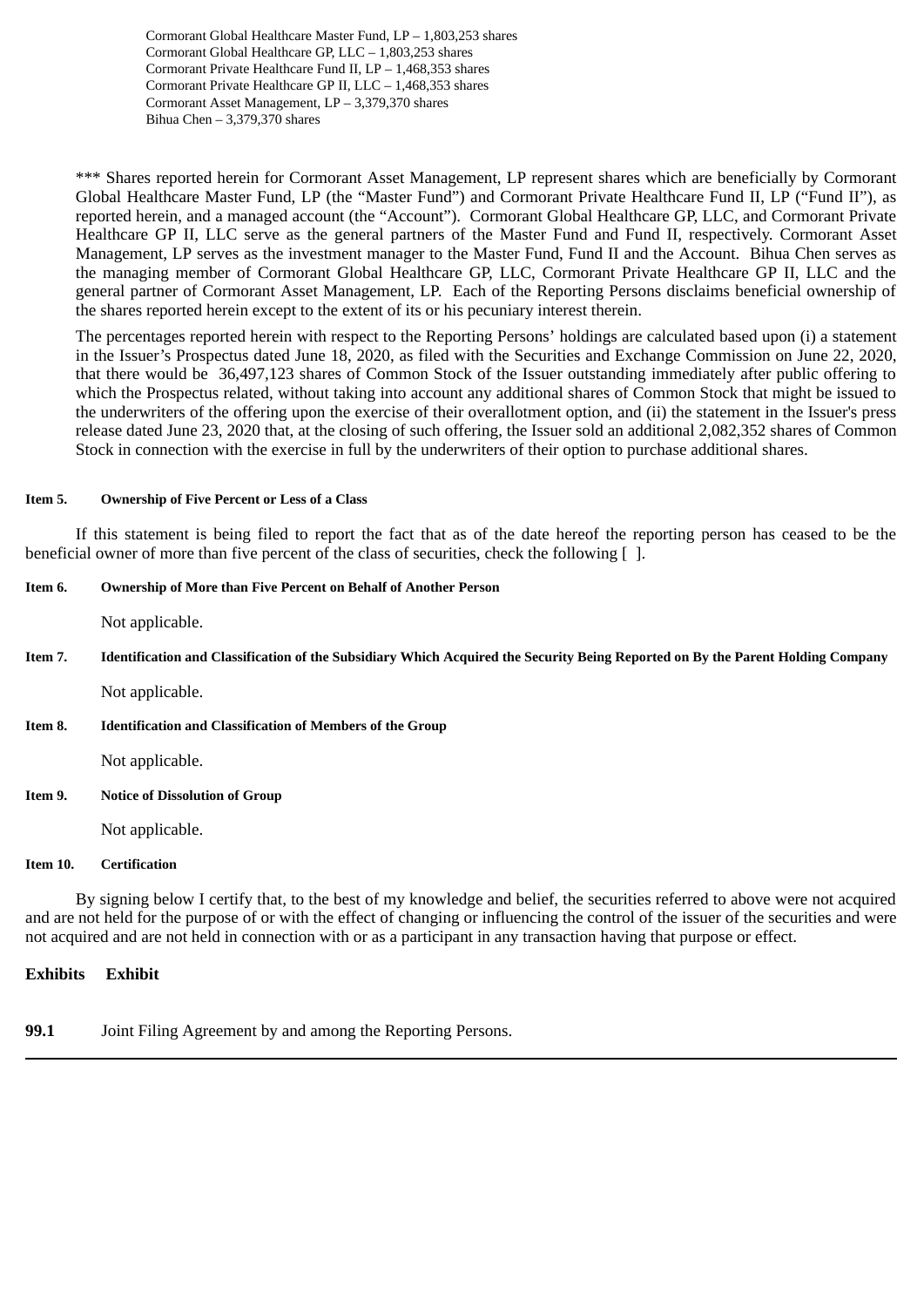# **SIGNATURE**

After reasonable inquiry and to the best of my knowledge and belief, I certify that the information set forth in this Statement is true, complete and correct.

July 6, 2020

CORMORANT GLOBAL HEALTHCARE MASTER FUND, LP By: Cormorant Global Healthcare GP, LLC its General Partner

By: /s/ Bihua Chen Bihua Chen, Managing Member

CORMORANT GLOBAL HEALTHCARE GP, LLC

By: /s/ Bihua Chen Bihua Chen, Managing Member

CORMORANT PRIVATE HEALTHCARE FUND II, LP By: Cormorant Global Healthcare GP II, LLC its General Partner

By: /s/ Bihua Chen Bihua Chen, Managing Member

CORMORANT PRIVATE HEALTHCARE GP II, LLC

By: /s/ Bihua Chen Bihua Chen, Managing Member

CORMORANT ASSET MANAGEMENT, LP By: Cormorant Asset Management GP, LLC its General Partner

By: /s/ Bihua Chen Bihua Chen, Managing Member

/s/ Bihua Chen Bihua Chen